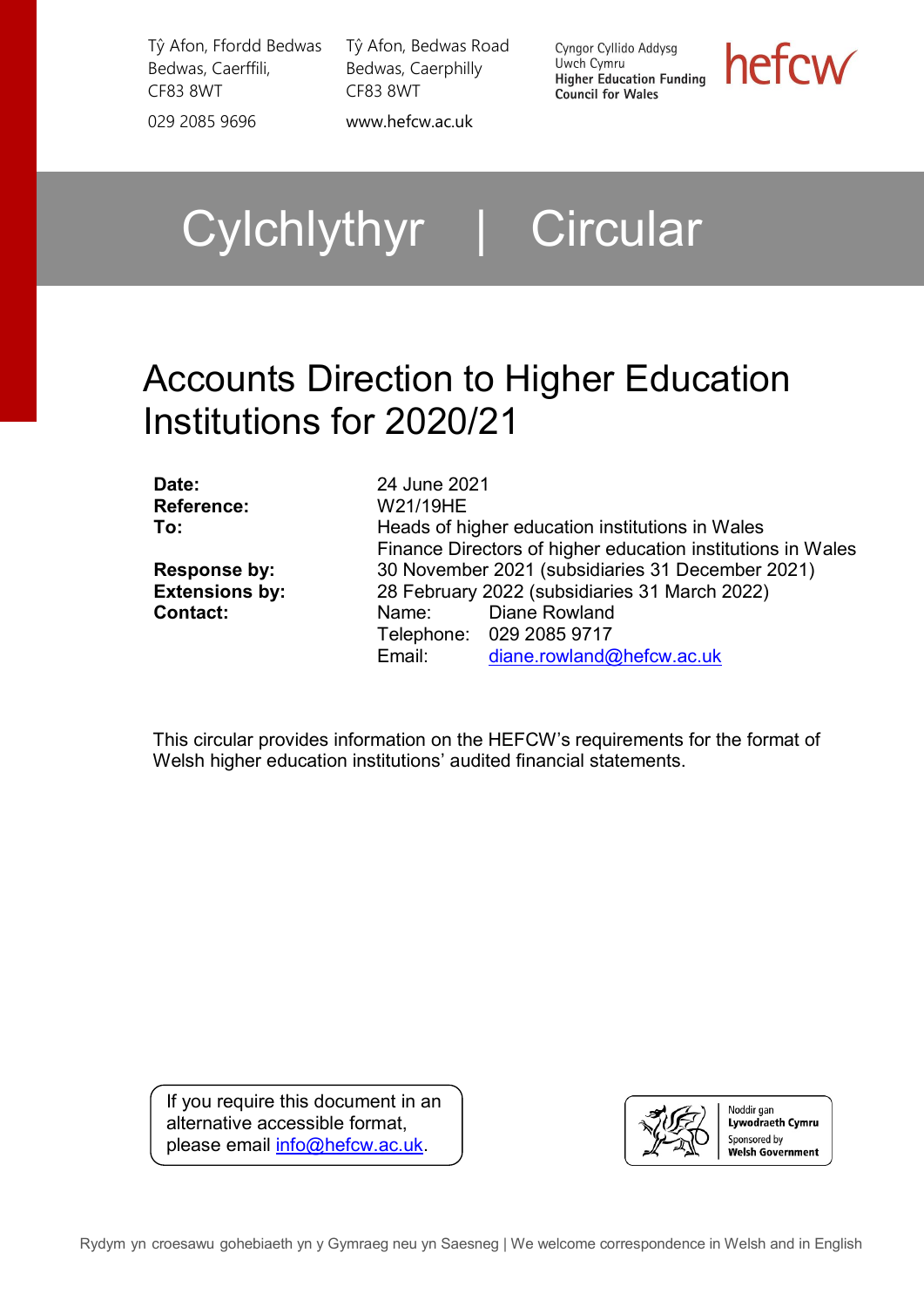# **Introduction**

1. The purpose of this circular is to inform institutions of HEFCW's requirements for the format of their audited financial statements for the year 2020/21.

### **Accounts Direction for 2020/21**

- 2. Higher education institutions (HEIs) are required to follow the Statement of [Recommended Practice: Accounting for Further and Higher Education 2019](https://www.universitiesuk.ac.uk/policy-and-analysis/reports/Documents/2018/statement-of-recommended-practice-2019.pdf) (FEHE SORP), or any successors to this SORP, when preparing their financial statements. Links to the FEHE SORP and guidance on implementation of some areas can be found in the **[SORP](https://www.bufdg.ac.uk/resources/financial-reporting/sorp/introduction/)** area of the British Universities' Finance Directors' Group (BUFDG) website. If there are any inconsistencies between the requirements of the FEHE SORP and this accounts direction then this accounts direction will prevail.
- 3. As noted in the SORP, institutions must apply all requirements under FRS 102 'The Financial Reporting Standard applicable in the UK and the Republic of Ireland'.
- 4. In the case of an institution which is also a company limited by guarantee, this direction is subject to the requirements of the Companies Act 2006.
- 5. The financial statements shall be signed by the Accountable Officer and by the Chair or one other member of the governing body appointed by that body.
- 6. Institutions should note that the formats of the primary accounting statements (consolidated statement of comprehensive income and expenditure, consolidated statement of changes in reserves, balance sheet, and consolidated cash flow statement) should be followed. The financial statements should follow BUFDG's latest model financial statements where possible to promote consistency of treatment within the sector, whilst having due regard to the diversity of institutions, and clarity of presentation to users. The model can be found in the **SORP** area of the BUFDG website.
- 7. With the move by the Higher Education Statistics Agency (HESA) to the provision of open data, third party users are increasingly likely to extract Institutions' data for comparison and comment from this source as opposed to the published financial statements. We would therefore expect Institutions to have due regard to HESA definitions and guidelines for categorisation within the financial statements in order to ensure that the financial statements as approved by the governing body are in line with the HESA finance record submitted subsequently. HESA guidance can be found on the [HESA website](https://www.hesa.ac.uk/collection) under Finance.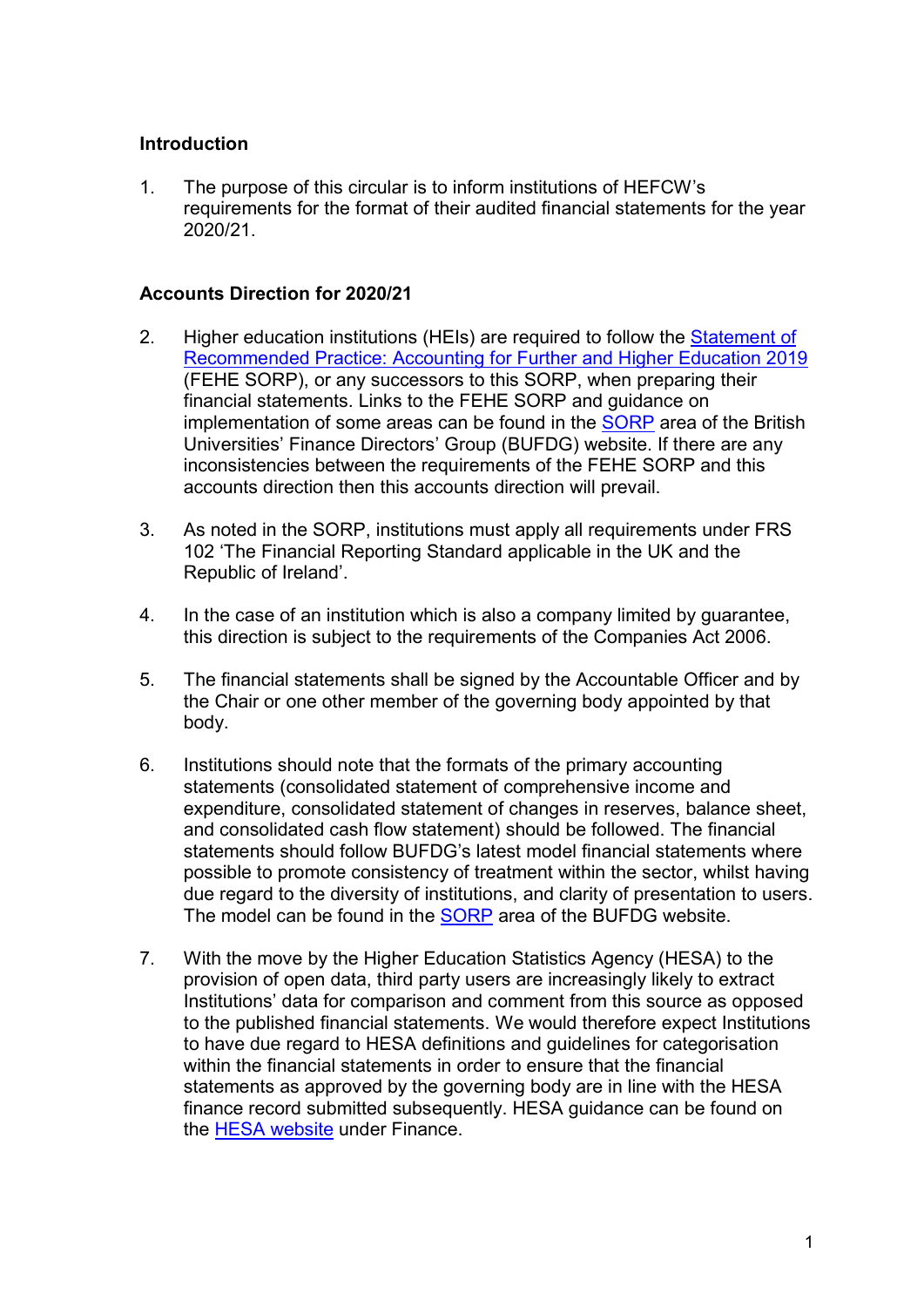- 8. The notes to the accounts should contain analyses of income and expenditure and balance sheet items consistent with recognised good accounting practice and should be sufficiently detailed to enable users to obtain a clear understanding of how the institution is performing financially.
- 9. The financial statements should further comply with any relevant requirements of the [Charities Act 2011](https://www.legislation.gov.uk/ukpga/2011/25/contents) in so far as it relates to an institution.
- 10. HEIs should also:
	- a. Ensure that contracts for external audit provide that the external auditor must include a report to the governing body in the financial statements on whether in all material respects:
		- i. the financial statements give a true and fair view of the state of the higher education institution's affairs, and of its income and expenditure, gains and losses, changes in reserves and cash flows for the year. They should take into account relevant statutory and other mandatory disclosure and accounting requirements, and HEFCW requirements;
		- ii. the financial statements have been properly prepared in accordance with UK Generally Accepted Accounting Practice, being the financial reporting standard (FRS102), the statement of recommended practice: accounting for further and higher education (FEHE SORP), and relevant legislation;
		- iii. funds from whatever source administered by the higher education institution for specific purposes have been properly applied to those purposes and managed in accordance with relevant legislation;
		- iv. the institution has applied income, where appropriate, in accordance with the HEFCW Financial Management Code (FMC) [\(W17/16HE\)](https://www.hefcw.ac.uk/en/publications/circulars/w17-16he-financial-management-code/) paragraph 145, and whether Funding Council grants have been applied in accordance with terms and conditions attached to them and used for the purposes for which they were received; and
		- v. the requirements of HEFCW's accounts direction have been met.
	- b. Provide detailed analysis and disclosure within the financial statements of audit and other fees paid to external auditors, in accordance with Statutory Instrument SI 2008 No 489 *- The Companies (Disclosure of Auditor Remuneration and Liability Limitation Agreements) Regulations 2008* and the Amendments to these Regulations encompassed within *Statutory Instrument SI 2011 No 2198*. This is required for those HEIs to which company law applies. The Statutory Instrument can be viewed at the *Office of Public Sector Information website* [\(www.legislation.gov.uk\)](http://www.legislation.gov.uk/).
	- c. In their management letters or reports, auditors should have regard to the specific requirement of HEFCW, such as compliance with increases in financial commitments thresholds, or other issues of noncompliance.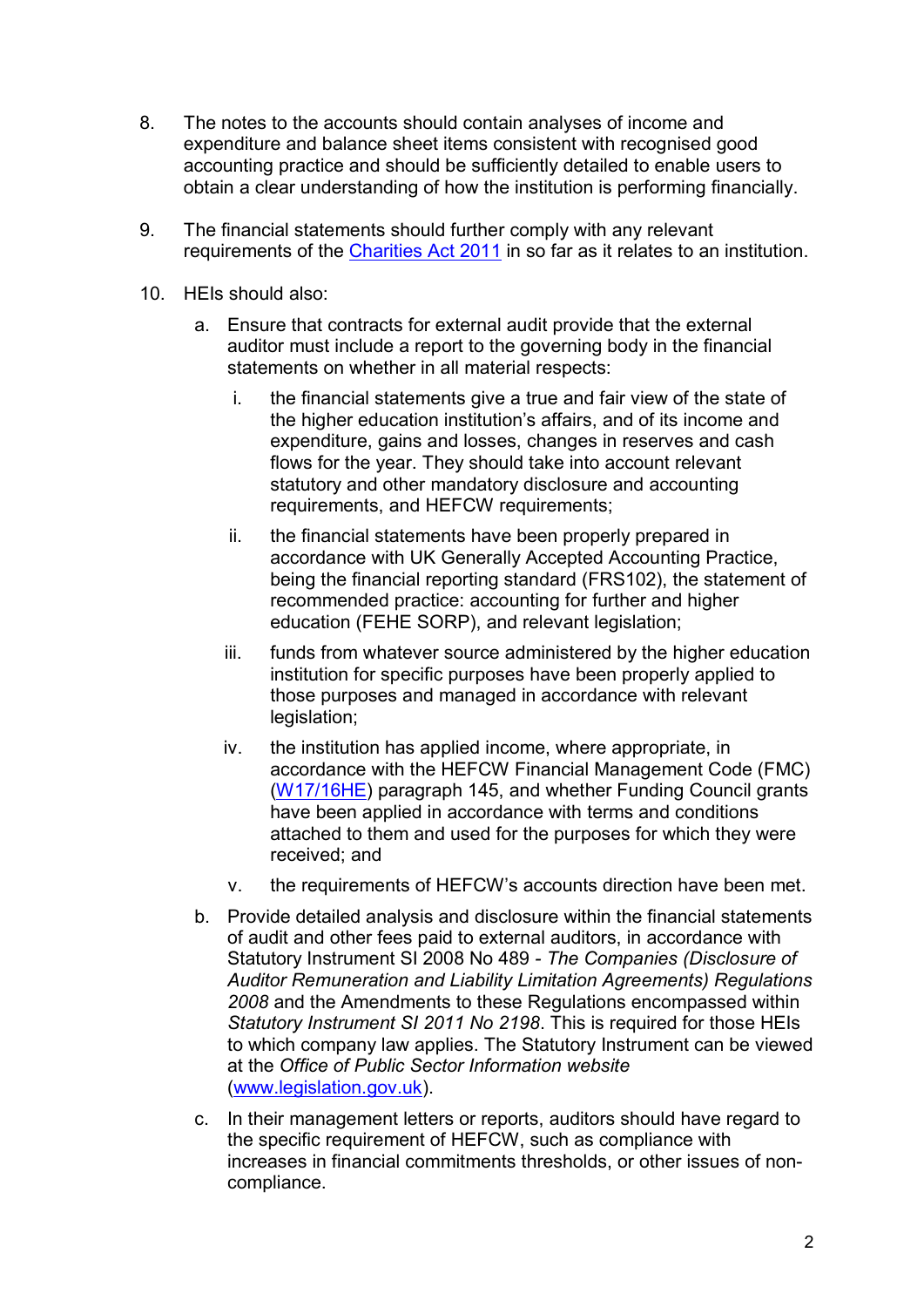#### **Going concern and liquidity risk**

11. The members of the governing body must confirm in the annual report that the financial statements are prepared on a going concern basis. They must also confirm that they have carried out a robust assessment of the principal risks and material uncertainties facing the institution, including those that would threaten its business model, future performance, solvency or liquidity. The report must describe those risks and explain how they are being managed or mitigated.

# **Sustainability reporting**

12. It is expected that the operating and financial report section of the financial statements should state how the institution is ensuring its sustainability, including through its strategy, quality of teaching and research, financial sustainability metrics, management of key risks including cash flow management, proposed financial commitments and material leases, and investment in estates and infrastructure. Institutions should present this information using the format agreed for the annual governance reporting template created following the Review of Governance of the Universities in [Wales.](https://www.hefcw.ac.uk/wp-content/uploads/2020/09/Gillian-Camm-Wales-Governance-Review.pdf) We would encourage institutions to include commentary on the steps taken to ensure wider sustainability of social and environmental resources.

#### **Corporate governance and internal control**

- 13. An institution must include a 'statement of corporate governance' in its financial statements. This statement must set out a description of the institution's corporate governance arrangements and a statement of the responsibilities of the governing body. It must explicitly relate to the period covered by the financial statements, and the period up to the date of approval of the audited financial statements.
- 14. The [CUC Code,](https://www.universitychairs.ac.uk/wp-content/uploads/2020/09/CUC-HE-Code-of-Governance-publication-final.pdf) which was refreshed and re-issued in September 2020, recommends that HEIs include in their annual audited financial statements a statement which sets out the institution's governance arrangements and which confirms that they have had regard to the CUC Code in adopting those arrangements. The financial statements should include an explicit statement to either confirm that the Institution has complied with all of the principles of the Code or, where there are exceptions, to provide details of how these are being addressed, including time lines.
- 15. To further develop good governance practice, the Welsh HE sector commissioned the **Review of Governance of the Universities in Wales** by Gillian Camm (the Camm review), which was published in February 2020. This made 21 recommendations which were endorsed by the sector in its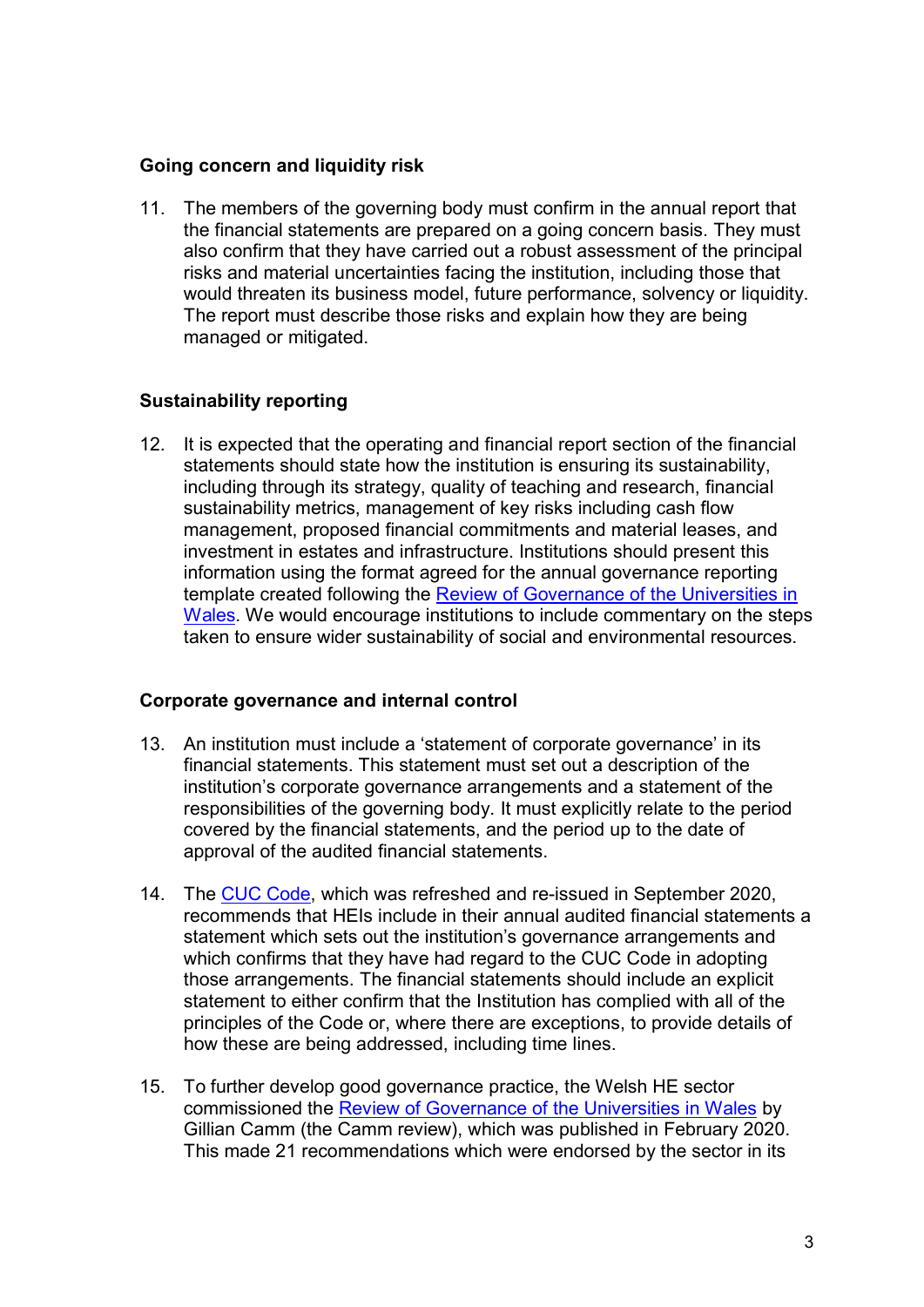published response of a Governance Charter [for Universities in Wales](https://www.hefcw.ac.uk/wp-content/uploads/2020/09/Universities-in-Wales-Governance-Charter-English.pdf) (the Governance Charter), and accompanying [Commitment to Action.](https://www.hefcw.ac.uk/wp-content/uploads/2020/09/Universities-of-Wales-Governance-charter-commitments-English.pdf)

- 16. The annual report must include an explicit statement that the institution has adopted the Governance Charter for Universities in Wales.
- 17. As part of the response to the Camm review, the Welsh HE institutions have developed and agreed a consistent annual governance reporting template. Institutions must use this template as a guide to structuring the annual report.
- 18. The annual report must include reporting on the institution's progress on implementing the Camm review [Commitment to Action,](https://www.hefcw.ac.uk/wp-content/uploads/2020/09/Universities-of-Wales-Governance-charter-commitments-English.pdf) as well as the steps they are taking to ensure full implementation within agreed timescales.
- 19. An institution must include a 'statement of internal control' in its financial statements. The statement of internal control relates to the institution's arrangements for the prevention and detection of corruption, fraud, bribery and other irregularities. It must include how the principles of internal control have been applied.
- 20. An institution may combine the statement of corporate governance with the statement of internal control, provided that all of the disclosures required are made. In formulating their statements, universities should refer to best practice guidance, including guidance from the British Universities Finance Directors Group (BUFDG). Further guidance on these requirements is set out in **[Annex C](#page-13-0)**.

#### **Related party disclosures**

- 21. Institutions are reminded of the disclosure requirements for related party transactions. Such transactions involving trustees, irrespective of whether or not they are undertaken on an arm's length basis, must be disclosed with the name(s) of the transacting related party or parties. The disclosure should also include a description of the relationship between the parties (including the interest of the related party or parties in the transaction, a description of the transaction, and the amounts involved).
- 22. Institutions must disclose a list of trustees holding office during the year with details of appointments and resignations to the date of signing.

#### **Remuneration of higher-paid staff**

- 23. In line with Welsh Government requirements for openness and transparency, institutions are required to disclose:
	- a. the actual total remuneration of the head of institution;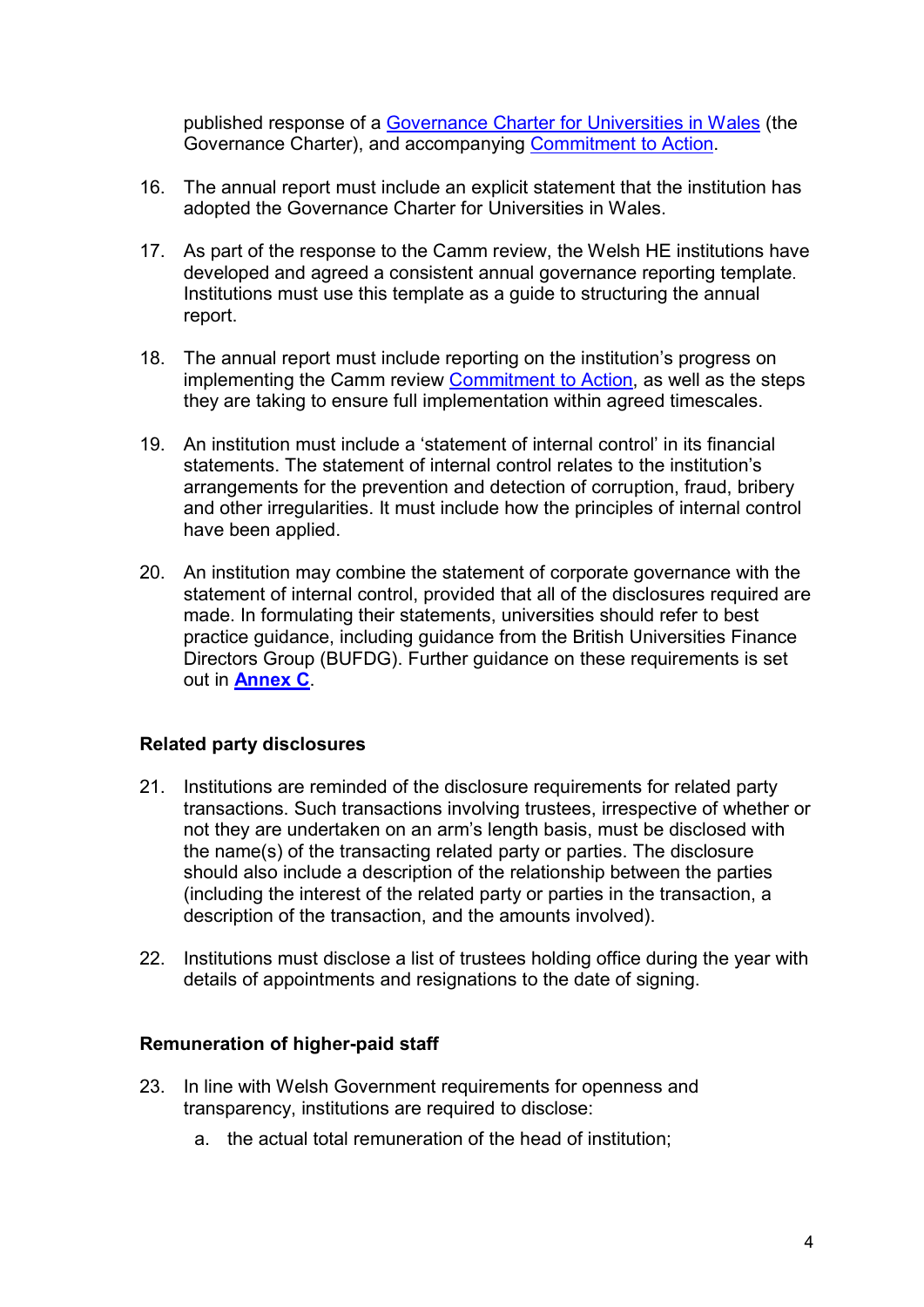- b. the basic and total remuneration of the head of institution expressed as a ratio of basic and total full time equivalent staff salaries;
- c. justification of the remuneration of the head of institution;
- d. the remuneration of higher paid staff in bands of £5,000 from a starting point of £100,000;
- e. aggregate total remuneration paid to key management personnel, together with either the number of key management personnel or a list of eligible posts; and
- f. details of any compensation paid or payable to the head of institution and to staff whose annual remuneration exceeds £100,000, or a statement confirming that no compensation was payable to staff at this level in the year.

Institutions are urged to pay particular attention to the disclosure requirements for higher paid staff as detailed above, particularly in respect of the definition of 'remuneration' and the analysis of salary, benefits in kind and employer's pension contributions. Further detail of the requirements is set out in **[Annex A](#page-7-0)** for remuneration and **[Annex B](#page-11-0)** for compensation.

# **Charities Act 2011**

- 24. Institutions are advised that under the [Charities Act 2011](http://www.legislation.gov.uk/ukpga/2011/25/contents) the following information should be included in their audited financial statements and related reports:
	- a. the charitable status of the HEI;
	- b. the trustees who served at any time during the financial year and until the date the financial statements were formally approved;
	- c. a statement that the charity has had regard to the Charity Commission's guidance on public benefit;
	- d. a report on how the HEI has delivered its charitable purposes for the public benefit; and
	- e. information about payments to or on behalf of trustees, including expenses; payments to trustees for serving as trustees (and waivers of such payments); related party transactions involving trustees.

#### **Date of submission to HEFCW of audited financial statements**

- 25. The annual report and accounts should be prepared with a 31 July yearend.
- 26. We acknowledge that Covid-19 has led to additional financial pressure and challenge which may cause delays in audit completion. For this reason we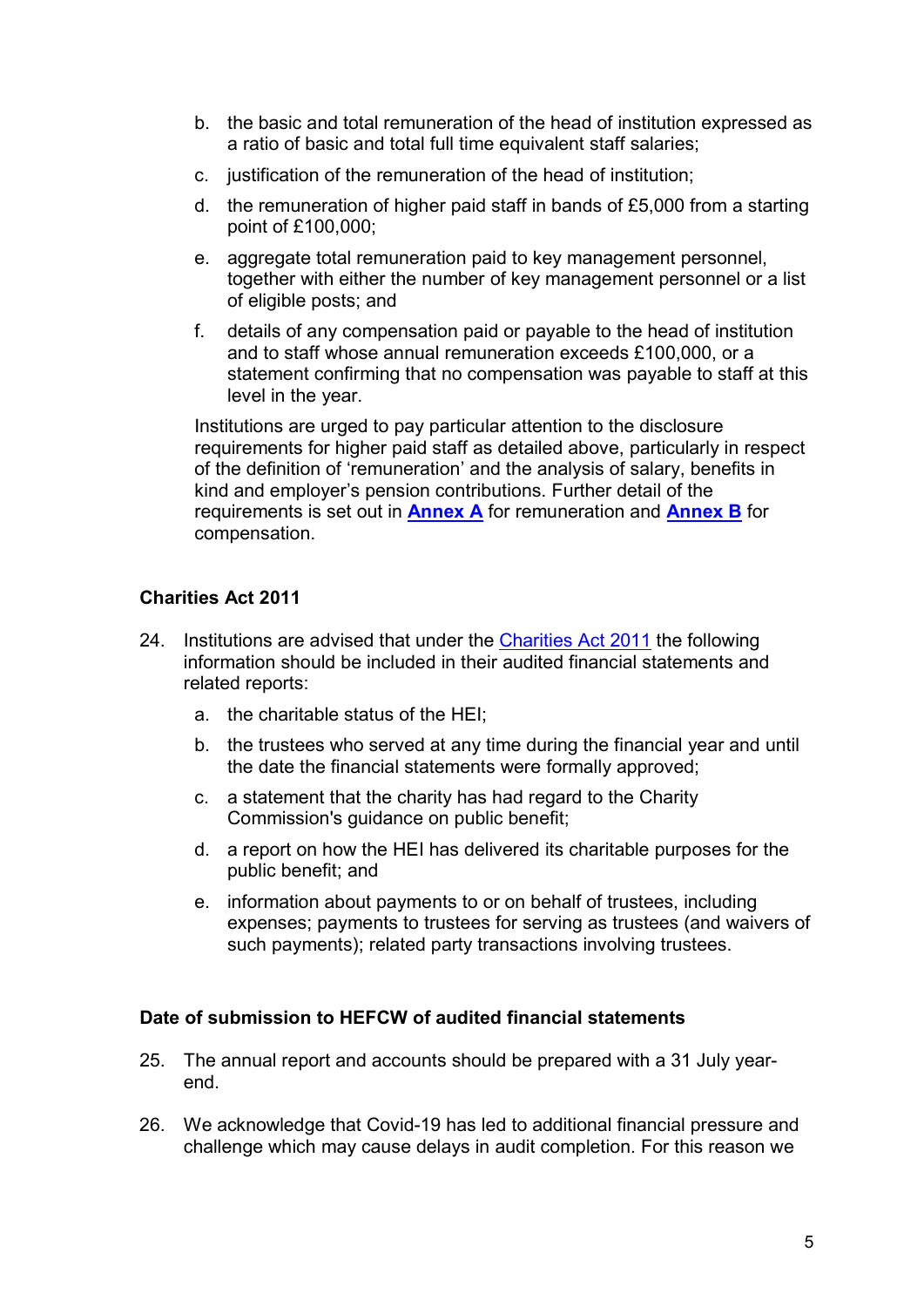confirm that we are extending the final deadlines for academic year 2020/21 only as follows:

|                                            | <b>Deadline</b>  | <b>Extension</b> |
|--------------------------------------------|------------------|------------------|
| Audited financial statements               | 30 November 2021 | 28 February 2022 |
| Publication on website                     | 31 January 2022  | 30 April 2022    |
| Audited subsidiary financial<br>statements | 31 December 2021 | 31 March 2022    |

- 27. We anticipate that institutions will submit and publish their financial statements by our standard accounts direction deadlines where possible. Where institutions expect to utilise the extension, we require them to notify HEFCW in writing and keep us informed of progress towards submission.
- 28. The Accounts Direction is reviewed annually. This Accounts Direction will remain in force unless institutions are notified otherwise. We recommend placing a copy of this circular and its annexes before your Finance and Audit Committees for information.

# **Further information**

29. For further information, contact Diane Rowland (tel. 029 2085 9717; email [diane.rowland@hefcw.ac.uk](file://hefcwnas2/hefcw/Assurance/Financial%20assurance/Audited/Accounts%20Direction%20Circular/2018-19%20accounts%20direction/diane.rowland@hefcw.ac.uk)).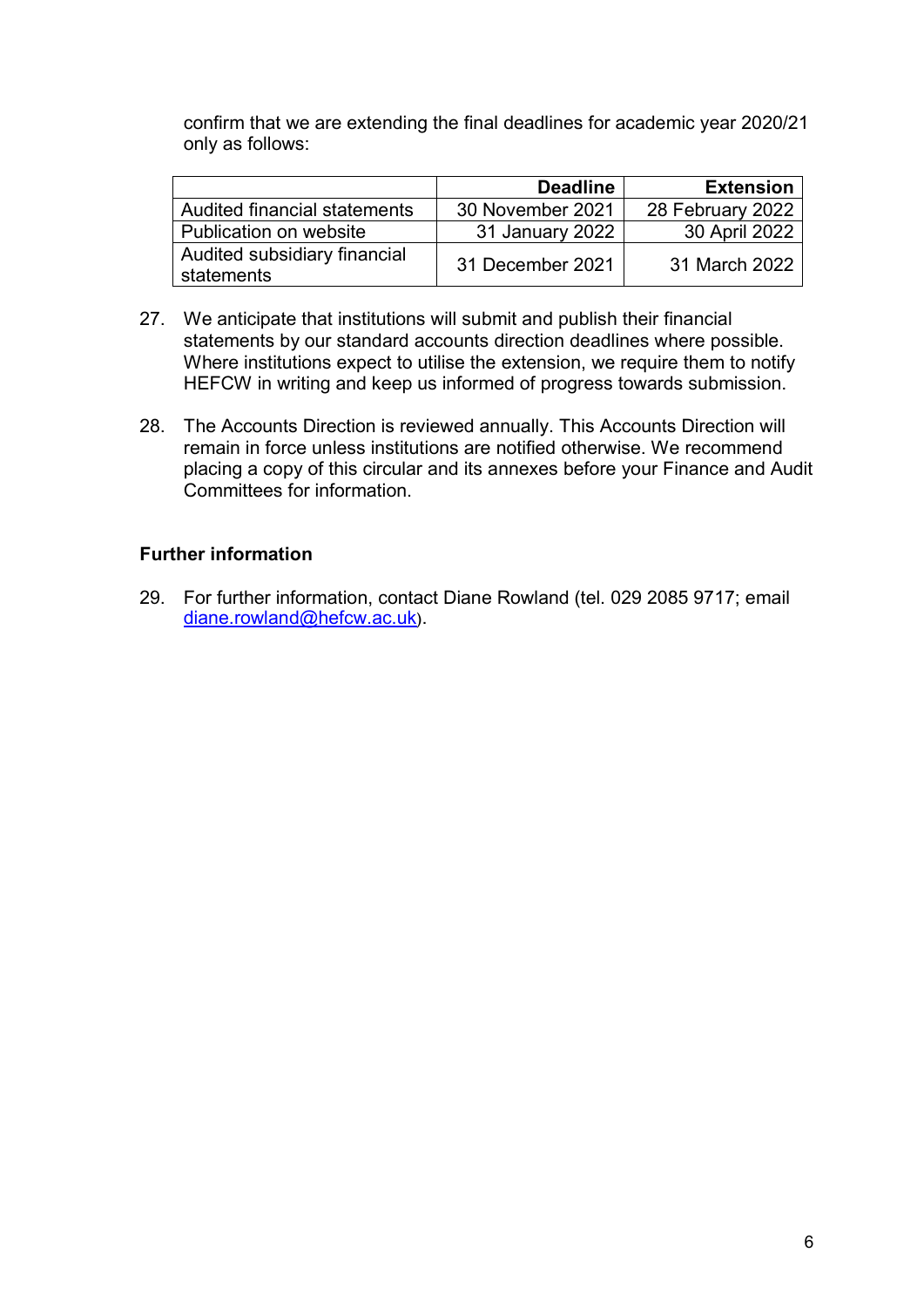# <span id="page-7-0"></span>**Annex A - Remuneration of heads of institutions and higher paid staff**

In determining senior officer remuneration and severance payments, HEIs should ensure that they follow good practice in their governance arrangements for determining the appropriate remuneration of senior officers. This includes having regard to the [CUC HE Senior Staff Remuneration Code.](https://www.universitychairs.ac.uk/wp-content/uploads/2018/06/HE-Remuneration-Code.pdf)

HEIs are required to disclose the following:

# **Head of Institution**

- 1. The actual total remuneration of the head of institution, disclosing separately:
	- a. basic salary (gross of any salary sacrifice);
	- b. payments in lieu of pension contributions;
	- c. Payment of dividends (including, but not limited to, dividends paid in lieu of salary);
	- d. performance-related and other bonuses awarded for the financial year, including any deferred payment arrangements and separate disclosure of amounts waived, which should be disclosed separately together with any required narrative to enhance transparency. Deferred bonuses should be disclosed in the year awarded and the year paid, with explanatory notes as necessary to ensure clarity for users. In line with the Camm review Governance Charter actions on senior executive remuneration, details of the bonus scheme design and the measures which trigger payment should be included either within the remuneration note, or in the relevant area of the Annual Report, and cross referenced as appropriate;
	- e. pension contributions;
	- f. salary sacrifice arrangements;
	- g. compensation for loss of office;
	- h. any sums paid under any pension scheme in relation to employment with the institution;
	- i. any sums paid by way of expenses allowances (in so far as those sums are charged to UK income tax);
	- j. the estimated money value of any other taxable benefits received. Providers must state the nature of each of the taxable benefits and the estimated money value of each. These may include company cars, subsidised loans including mortgage subsidies, and subsidised accommodation;
	- k. Non-taxable benefits. Providers must disclose:
		- $\circ$  the nature of each of the non-taxable benefits;
		- $\circ$  the cost to the institution of providing each of them;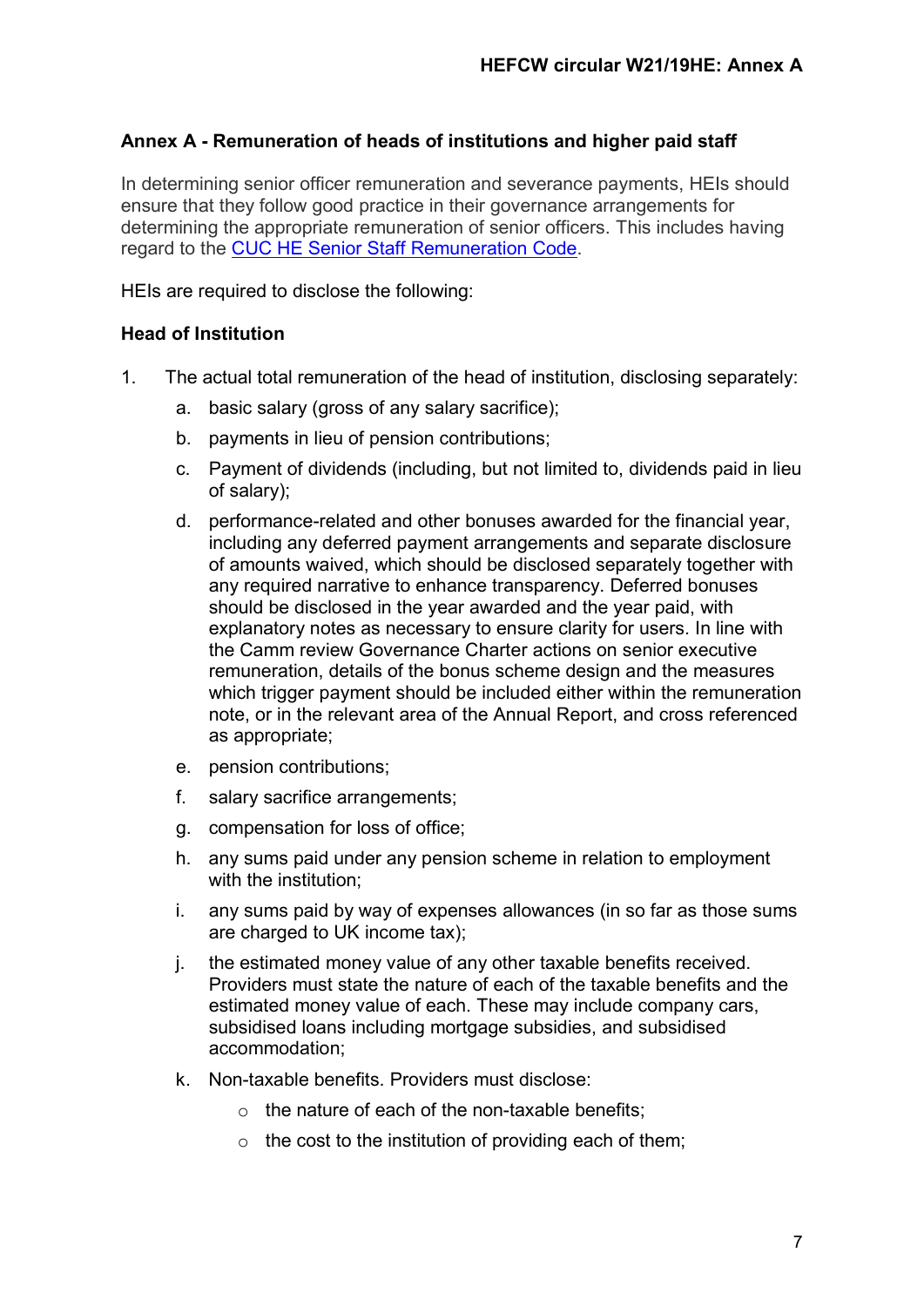The non-taxable benefits that must be disclosed are those that are available only to senior members of staff or are available only to the head of the institution. This may include contributions to relocation costs, living accommodation and any other tangible benefit to which the institution should be able to ascribe a cost of provision of the benefit. Providers do not need to disclose non-taxable benefits that simply flow from being a member of the institution's staff and that are given to, or as a minimum are available to, all members of staff. See further guidance in **[Annex D](#page-17-0)**; and

l. Other remuneration. Providers must disclose the nature of any other types of remuneration and the cost to the institution of providing each type of remuneration. The types of remuneration may include compensation for loss of benefits, ex-gratia and remuneration payments while on sabbatical, and payments for consultancy work that are made to the individual (via the institution), rather than to the institution, for work delivered using the institution's resources. This should also include payments made to any previously undisclosed payments to a previous head of institution, irrespective of the services to which the payments relate.

The HEI must show a sub-total excluding pension contributions and a total including them. Salary sacrifice arrangements should be described.

- 2. A justification for the total remuneration package for the head of the institution. The justification must include reference to the context in which the institution operates, and be linked to the value and performance delivered by the head of the institution. It should contain an explanation of the process adopted for judging their performance. The justification should explain both the process in place and oversight arrangements involved in making remuneration decisions and why the level of remuneration awarded to the Head of institution is justified. This should incorporate targets and/or achievements of the head of institution in the year. We would recommend that institutions utilise the guidance within the [CUC remuneration report](https://www.universitychairs.ac.uk/wp-content/uploads/2018/06/HE-Remuneration-Code.pdf)  [model.](https://www.universitychairs.ac.uk/wp-content/uploads/2018/06/HE-Remuneration-Code.pdf)
- 3. The remuneration of the head of institution is required to be expressed as two pay ratios:
	- a. basic salary as a ratio of the median basic salary of all staff (expressed as full-time equivalent). This is the basic salary prior to any adjustment for salary sacrifice, where applicable. Staff should include all individuals required to be included in real-time reporting to HMRC; and
	- b. total remuneration as a ratio of the median total remuneration of all staff (expressed as a full-time equivalent). Total remuneration includes all elements of pay including market supplements, bonuses and responsibility allowances. Staff should include all individuals required to be included in real-time reporting to HMRC.

Total remuneration of all staff should not be reduced by Coronavirus Job Retention Scheme funding. This funding should be posted to 'Other income'.

If the head of institution has been in post for part of the year only, then a full year full time equivalent amount should be used for the ratios, with a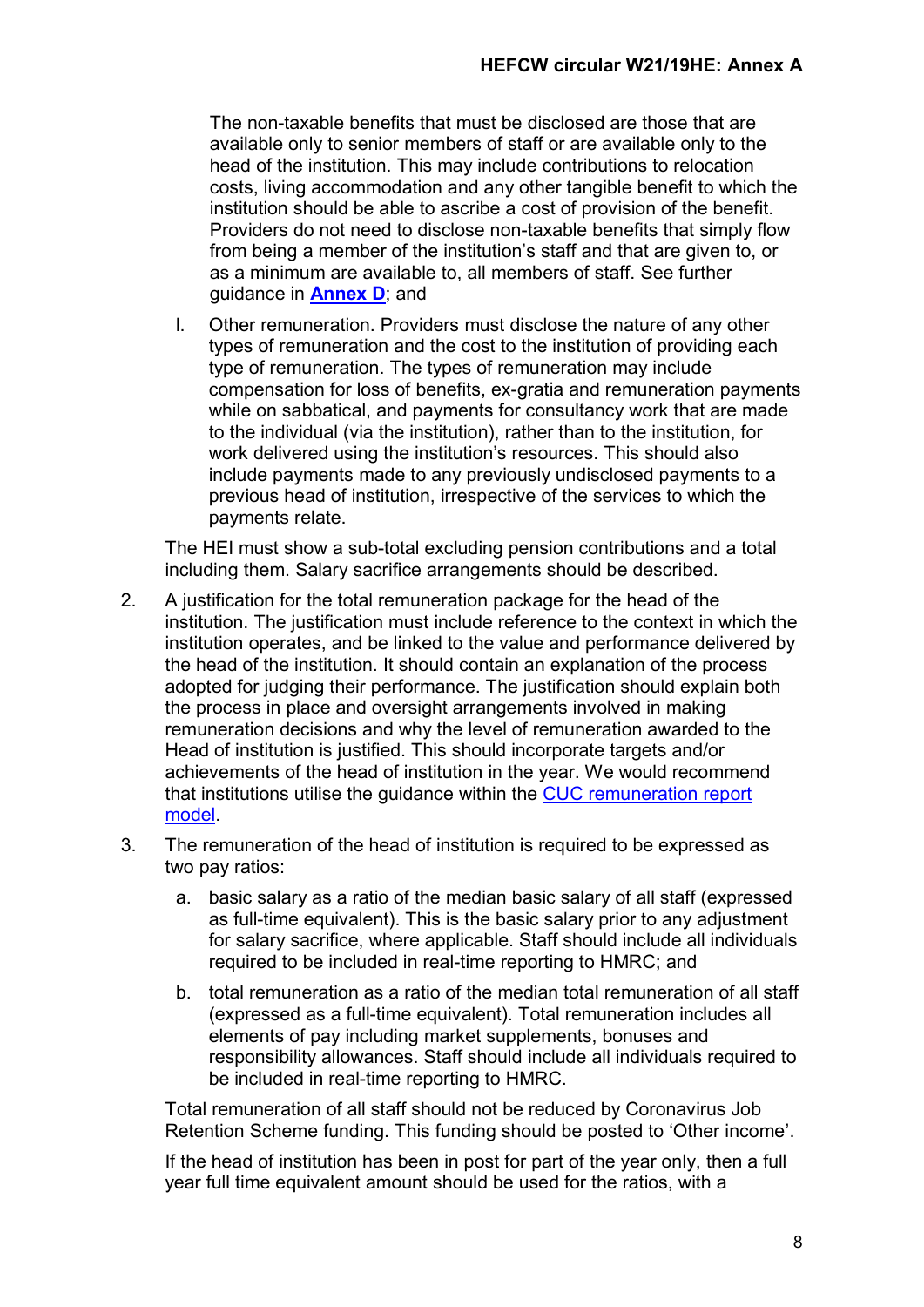separate pay ratio expressed for each head of institution who has been in post during the year.

Further guidance on the calculation of these medians is provided in **[Annex](#page-17-0)  [D](#page-17-0)**.

4. Where there is a change in the head of the institution (including the appointment of an acting head) either between years or during a year, institutions must make the disclosures set out separately for each individual, and provide the start and end dates of appointments for both the current financial year and previous financial year. Where a previous head of institution continues to receive remuneration in an employed or consultancy role after they cease to be the head of the institution, such as in an advisory or sabbatical role, this should be included in the total with an explanation.

# **Higher paid and senior staff**

- 5. The number of higher-paid staff whose emoluments received in the year (including taxable benefits in kind, but excluding compensation for loss of office and employer pension costs) fall in bands of £5,000 from a starting point of £100,000. Specifically:
	- a. the head of institution should be explicitly excluded from this table;
	- b. the bandings should be disclosed including payments funded from external sources, including the NHS included in emoluments. The narrative must clearly state which other funding sources have been included;
	- c. royalties or other payments that are outside the affairs of the HEI do not count as emoluments for this purpose;
	- d. remuneration should be disclosed gross of any salary sacrifice arrangements. This disclosure is additional to that required by FRS 102;
	- e. disclosure is not required for staff who joined or left part-way through a year but who would have received emoluments in these bands in a full year; and
	- f. the total number of higher paid staff should be disclosed.

In order to provide greater comparability with the English sector, institutions may additionally choose to disclose this table on the basis of full-time equivalent basic salary and excluding NHS or other part funding.

# **Key management personnel**

- 6. Disclosure of remuneration of those individuals identified as key management personnel should include:
	- a. total remuneration at an aggregate level; and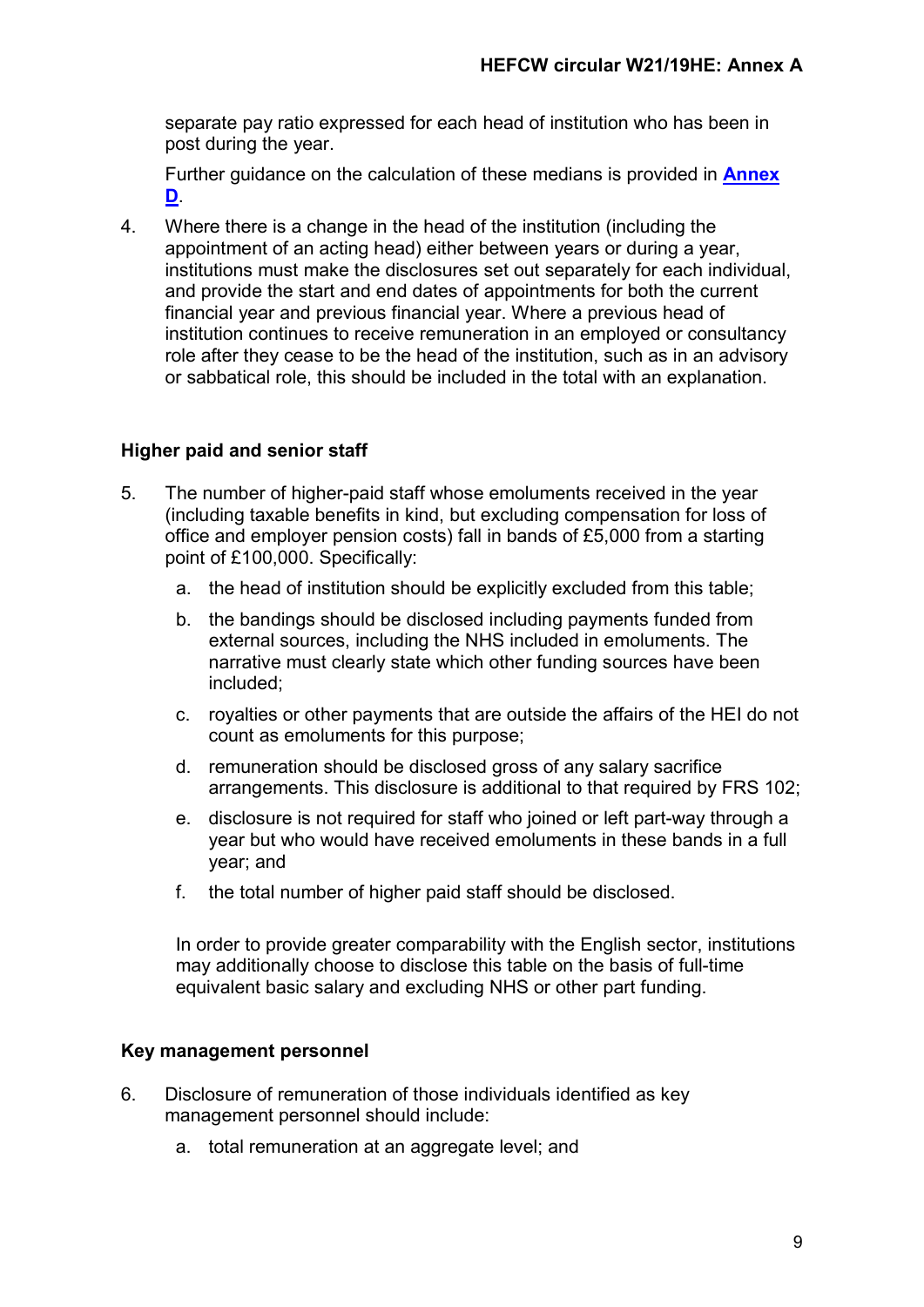b. the number of individuals classified as key management personnel, or a narrative listing of the job titles sufficient to calculate the number of individuals so classified.

Paragraph 25.8 of the [FEHE SORP](https://www.universitiesuk.ac.uk/policy-and-analysis/reports/Documents/2018/statement-of-recommended-practice-2019.pdf) requires that institutions disclose the total compensation paid to key management personnel. FRS 102 defines key management personnel as "those persons having authority and responsibility for planning, directing and controlling the activities of the entity, directly or indirectly, including any director (whether executive or otherwise) of that entity". Compensation includes all forms of consideration paid, payable or provided by the institution or on its behalf in exchange for services to the institution. Institutions are required to disclose this information at an aggregate level, not an individual level. The disclosure should be reported gross of any salary sacrifice arrangements.

# **Severance payments**

7. The aggregate amount of any compensation paid to any head of institution and higher paid employee for loss of office (see **[Annex B](#page-11-0)**) and the number of employees who have been paid such compensation.

Further guidance on both calculation and disclosure is provided in **[Annex D](#page-17-0)**.

# **Council members**

8. Institutions should disclose remuneration, reimbursed expenses and any transactions with members of their governing bodies or their related parties, irrespective of whether or not transactions are undertaken on an arm's length basis.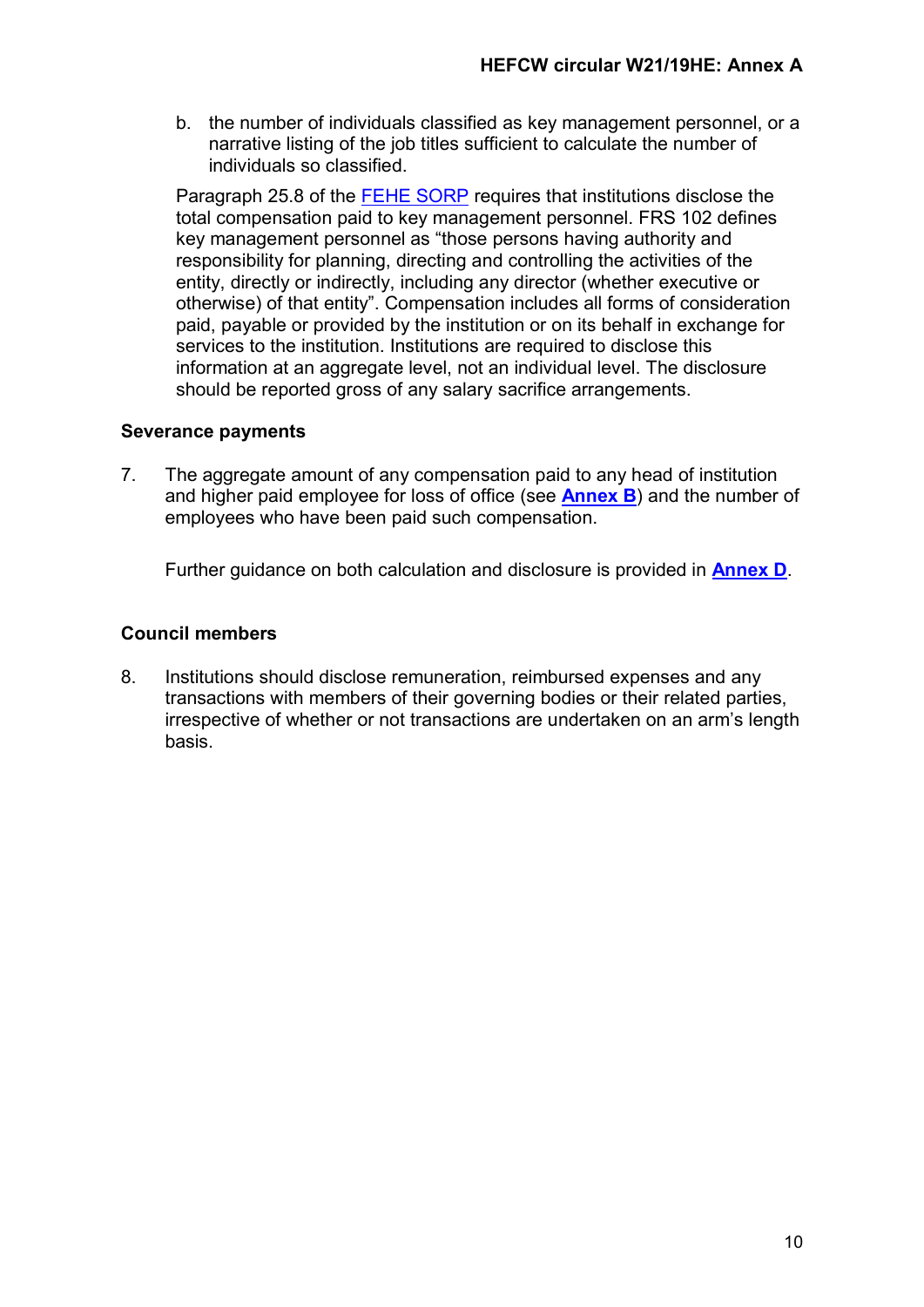# <span id="page-11-0"></span>**Annex B - Compensation for loss of office**

1. Institutions must have regard to [Guidance on decisions taken about](https://www.universitychairs.ac.uk/wp-content/uploads/2018/06/HE-Remuneration-Code-Severance.pdf)  [severance payments in HEIs](https://www.universitychairs.ac.uk/wp-content/uploads/2018/06/HE-Remuneration-Code-Severance.pdf) published by the CUC in June 2018.

#### **Disclosure requirements:**

- 2. The disclosure requirements are detailed below and relate to all heads of institution and any higher paid employee whose remuneration exceeded £100,000 in the reporting year and/or in the year immediately preceding the reporting year.
- 3. Compensation disclosed should include any benefits receivable other than cash.
- 4. Institutions shall show the amount of any compensation for loss of office paid or payable to the head of institution. Where this includes non-cash benefits the nature of these should be disclosed.
- 5. Institutions shall show the amount of any compensation for loss of office paid or payable to staff earning in excess of £100,000 per year, and the number of persons to whom it was payable.
- 6. The amount disclosed must also include and distinguish between compensation paid or payable for either of the following:
	- a. loss of office as a head of institution or staff member earning in excess of £100,000 per year;
	- b. loss, whilst a head of institution or staff member earning in excess of £100,000 per year, or on or in connection with ceasing to hold such a position, of either:
		- i. Any other office connected with the management of the HEI's affairs;
		- ii. Any office as a head of institution or staff earning in excess of £100,000 per year, or otherwise connected with the management of the affairs of a subsidiary undertaking of the HEI;
- 7. The amount shall distinguish between compensation in respect of the offices of head of institution and staff earning in excess of £100,000 per year, whether of the HEI or any of its subsidiary undertakings, and compensation in respect of other offices.
- 8. References to compensation include benefits other than cash, and references to the amount of such compensation are to the estimated money value of the benefit. The nature of such compensation shall be disclosed in detail. HEIs shall describe the source of funding for any compensation award.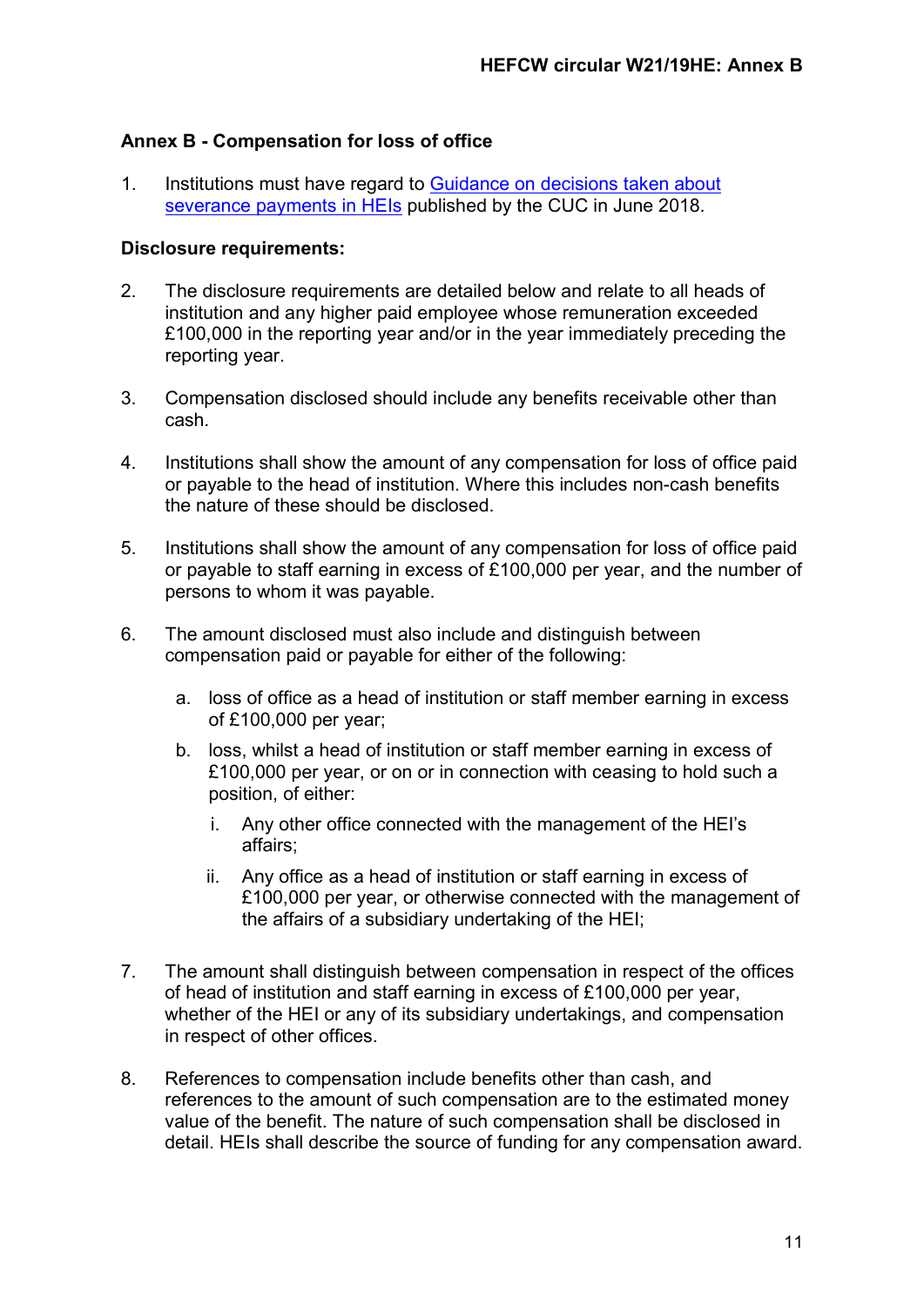9. Where no compensation has been made to senior staff, a statement to that effect should be included.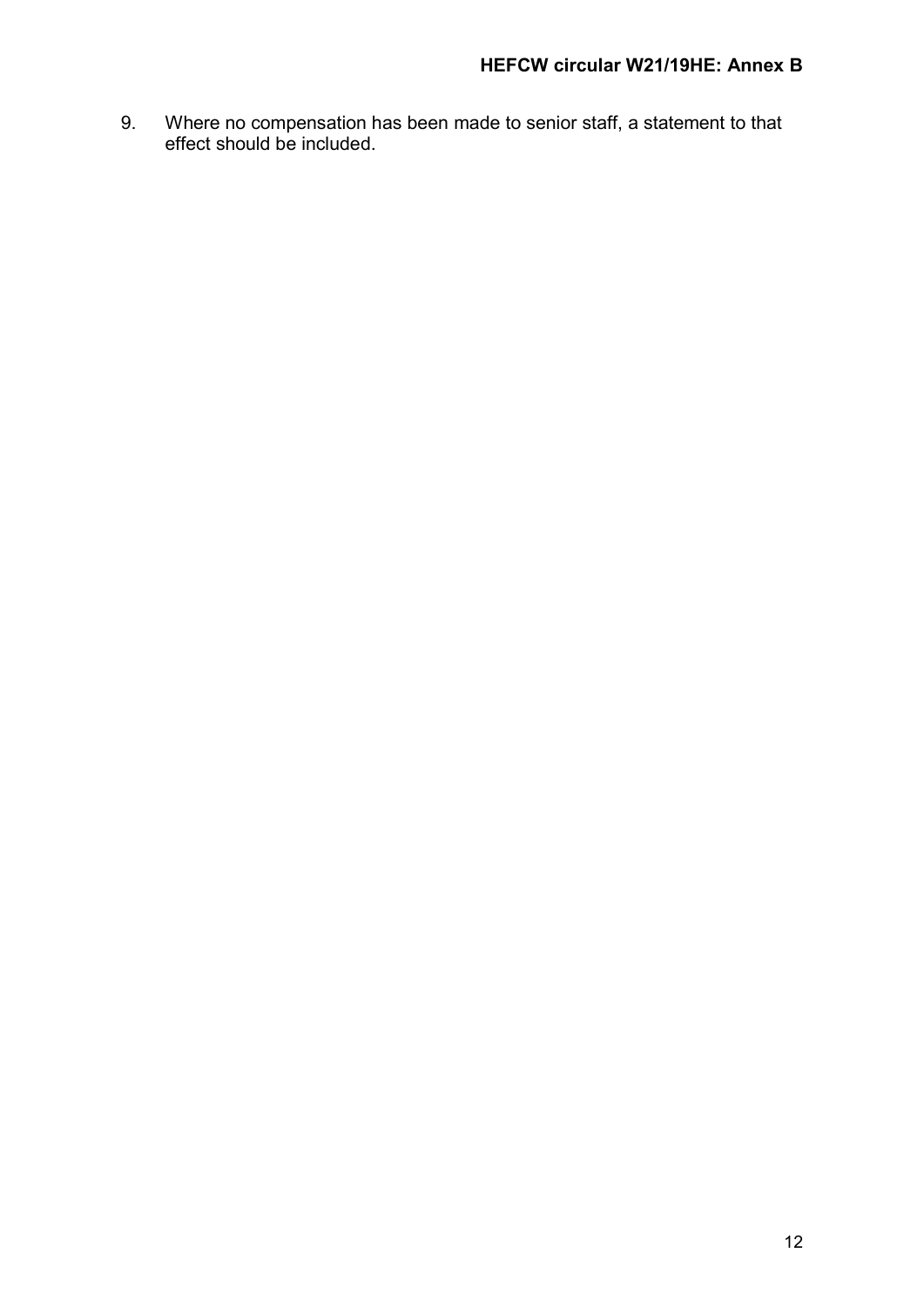# <span id="page-13-0"></span>**Annex C - Corporate governance and internal control**

1. The [CUC Code](https://www.universitychairs.ac.uk/wp-content/uploads/2020/09/CUC-HE-Code-of-Governance-publication-final.pdf) recommends that HEIs include in their annual audited financial statements a statement which sets out the institution's governance arrangements and which confirms that they have had regard to the CUC Code in adopting those arrangements. The re-issued Code identifies six interrelated primary elements of HE governance which embody core values, assist in delivering objectives and provide the basis for effective governing bodies operating in the UK HE sector. The Code also recommends adoption of the Nolan Principles of Public Life. In recognition of the autonomy and diversity of the sector, the Code is not mandatory and is therefore premised on an 'apply or explain' basis. This means that in order to report that an institution has applied the Code a governing body may choose which parts of the Code apply to them; however, they are expected to justify the reasons behind their choices.

Institutions are reminded that adoption of the CUC Code (with the principles of the Code adapted as appropriate to each institution's character) is an important factor in enabling HEFCW to rely on self-regulation within HEIs and hence reduce the accountability burden.

The financial statements must include an explicit statement to either confirm that the Institution has complied with all of the principles of the Code or, where there are exceptions, to provide details of how these are being addressed, including time lines.

- 2. In relation to corporate governance, risk management and systems of control, institutions should present this information using the format agreed for the annual governance reporting template created following the Review of [Governance of the Universities in Wales.](https://www.hefcw.ac.uk/wp-content/uploads/2020/09/Gillian-Camm-Wales-Governance-Review.pdf)
	- a. Institutions are required to ensure that they adhere to good governance practices. The Statement of Corporate Governance to include:
		- i. names of trustees who have served at any time during the financial year to comply with the FEHE SORP;
		- ii. a section on the steps being taken by the institution to ensure compliance with the Governance Charter and Commitment to Action;
		- iii. measures in place for induction, development and improving effectiveness
	- b. Institutions are required to ensure that they maintain a sound system internal controls. The Statement of Internal Controls to include:
		- i. Statement of Internal Controls
		- ii. principal risks and uncertainties
		- iii. mitigating actions (including key policies such as anti-bribery etc).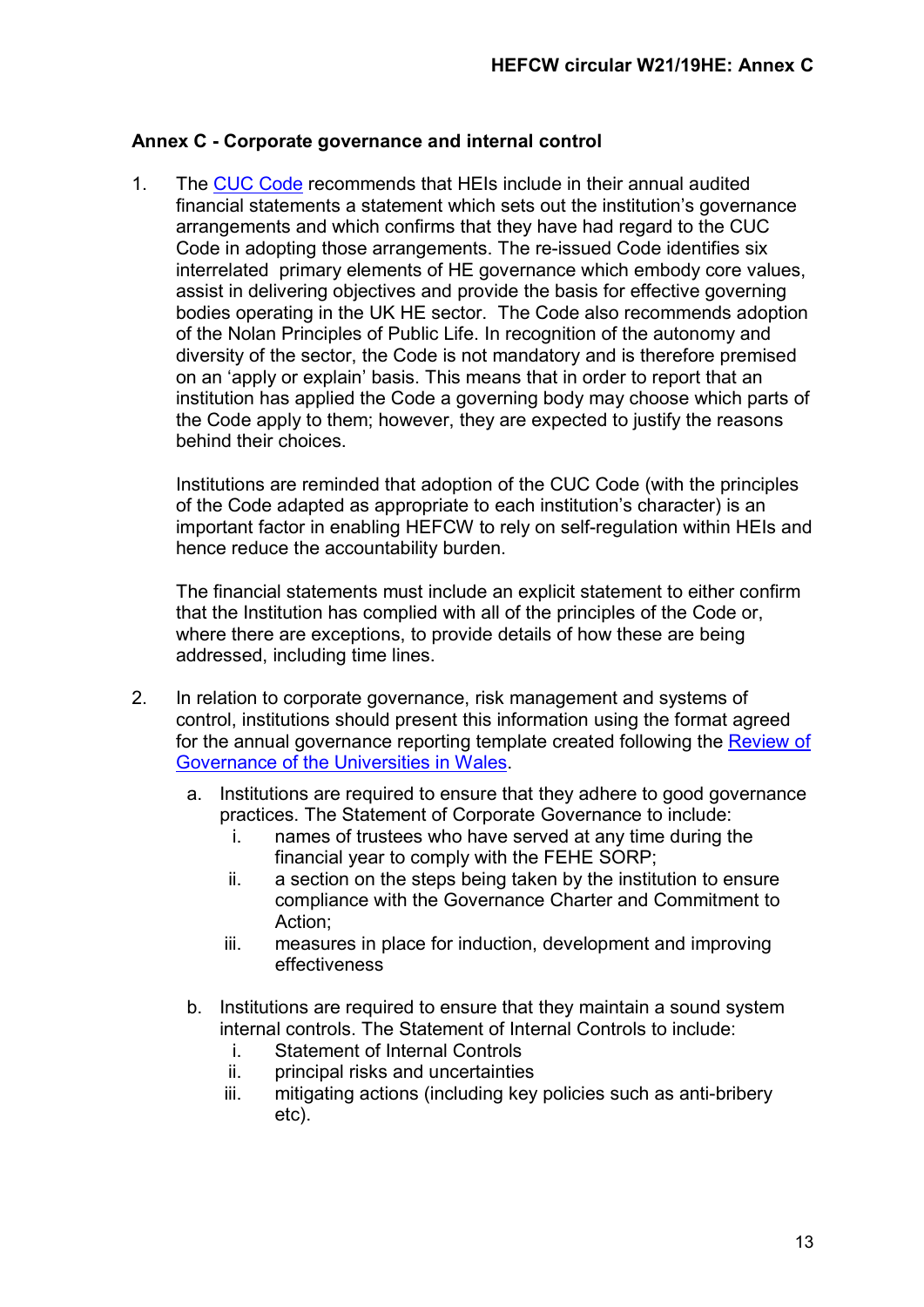c. The following key principles of effective risk management must be applied to ensure a sound system of internal controls:

Effective risk management:

- i. covers all risks governance, management, quality, reputational and financial. However, it is focused on the most important key risks;
- ii. produces a balanced portfolio of risk exposure;
- iii. is based on a clearly articulated policy and approach;
- iv. requires regular monitoring and review, giving rise to action where appropriate;
- v. needs to be managed by an identified individual and involve the demonstrable commitment of governors, academics and officers; and
- vi. is integrated into normal business processes and aligned to the strategic objectives of the organisation.
- d. Institutions are required to review at least annually the effectiveness of their system of internal control.
- e. Institutions are required to include in their financial statements a statement on internal control (corporate governance). In formulating disclosure statements HEIs should refer to good practice guidance, including any relevant guidance from the British Universities Finance Directors Group (BUFDG). It is recognised that the guidance may need to be adapted to more accurately reflect the different internal structures and systems in place in each individual institution. As a minimum these disclosures should include an account of how the following broad principles of corporate governance have been applied to ensure that:
	- i. the identification and management of risk should be an ongoing process linked to the achievement of institutional objectives;
	- ii. the approach to internal control should be risk-based, including an evaluation of the likelihood and impact of risks becoming a reality;
	- iii. review procedures must cover business, operational and compliance as well as financial risk;
	- iv. risk assessment and internal control should be embedded in ongoing operations;
	- v. the governing body or relevant committee should receive regular reports during the year on internal control and risk;
	- vi. the principal results of risk identification, evaluation and management review of the effectiveness of the arrangements should be reported to, and reviewed by, the governing body;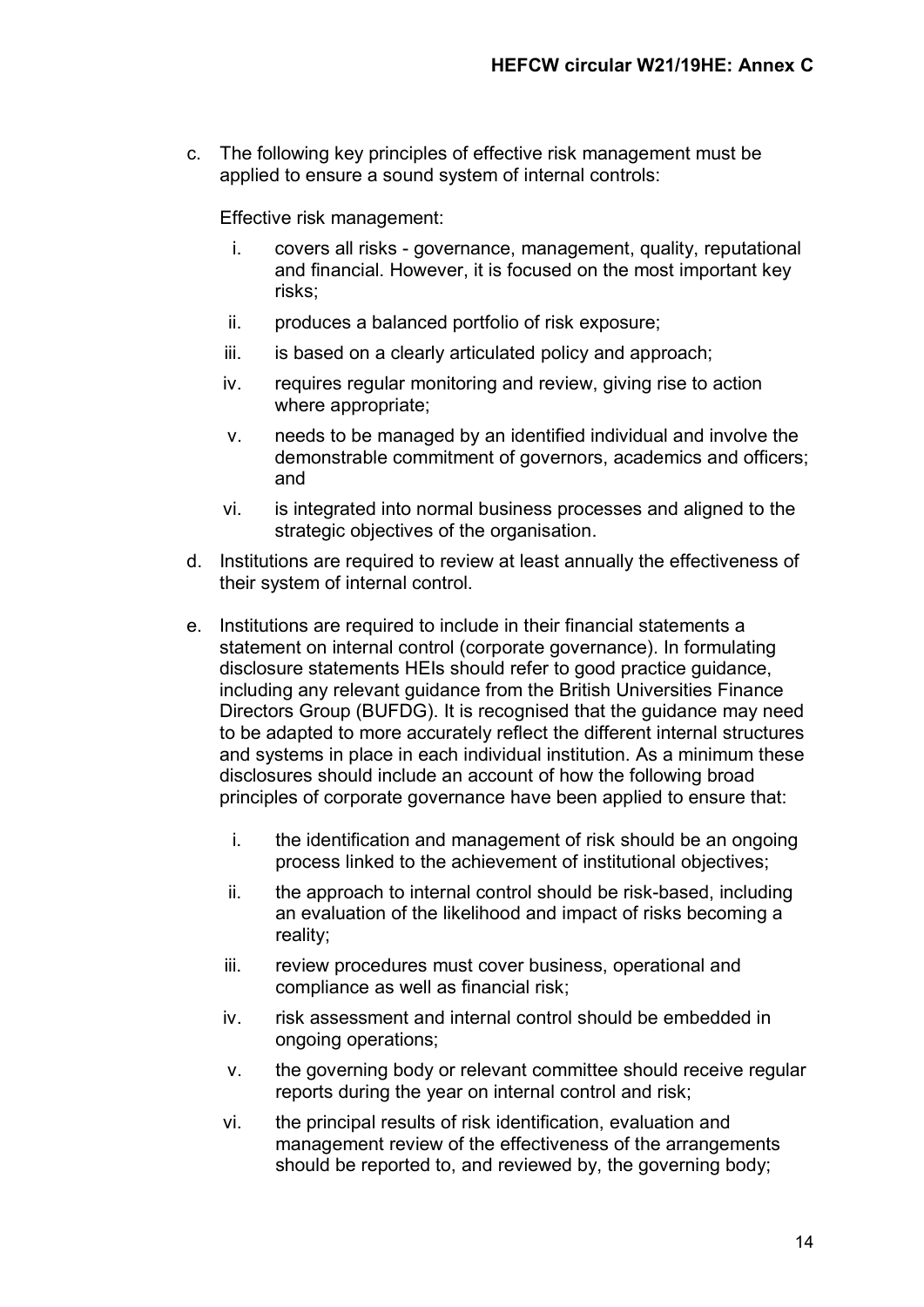- vii. the governing body should acknowledge that it is responsible for ensuring that a sound system of control is maintained and that it has reviewed the effectiveness of these arrangements and
- viii. where appropriate, details of actions taken or proposed to deal with significant internal control issues should be set out.

### **Significant internal control issues**

- 3. The statement of internal control must set out any significant internal control weaknesses or failures that have arisen during the financial year, or after the year end but before the financial statements are signed. Where appropriate, information about actions taken or proposed to deal with significant internal control weakness or failure should be set out.
- 4. Where appropriate the governing body should set out in the statement of internal control details of actions taken or proposed to deal with significant internal control issues. This is to deliver assurance that significant internal control issues are being addressed.
- 5. Although it is not possible to provide a definition to suit all contexts, because the significance may change depending upon the circumstances, the following indicators of a significant internal control weakness or failure should be considered:
	- a. Does it seriously prejudice or prevent achievement of a strategic objective or target of the institution?
	- b. Does it result in the need to seek additional funding to enable it to be resolved, or in a significant diversion of resources from other parts of the institution?
	- c. Does it lead to a material impact on the financial statements?
	- d. Does the audit committee advise that it is significant in this context?
	- e. Does the head of internal audit report on it as significant for this purpose in his (her) annual opinion?
	- f. Does the external auditor regard it as significant (e.g. is it a high priority recommendation or qualification of opinion)?
	- g. Does the issue or its impact attract significant public interest, or has it seriously damaged the reputation of the institution and/or the sector?
	- h. Has the issue, or should it have been, reported to HEFCW as a failure or likely failure to comply with the Financial Management Code (HEFCW circular [W17/16HE\)](https://www.hefcw.ac.uk/en/publications/circulars/w17-16he-financial-management-code/), or as a material adverse event or serious weakness as required under the Memorandum of Assurance and Accountability [\(W15/32HE\)](https://www.hefcw.ac.uk/en/publications/circulars/w15-32he-memorandum-of-assurance-and-accountability/) until 31 July 2021 and their annual Terms and Conditions of Funding with HEFCW thereafter? This includes a need to consider whether to report as a serious internal control weakness any serious incident relating to the Prevent duty linked to the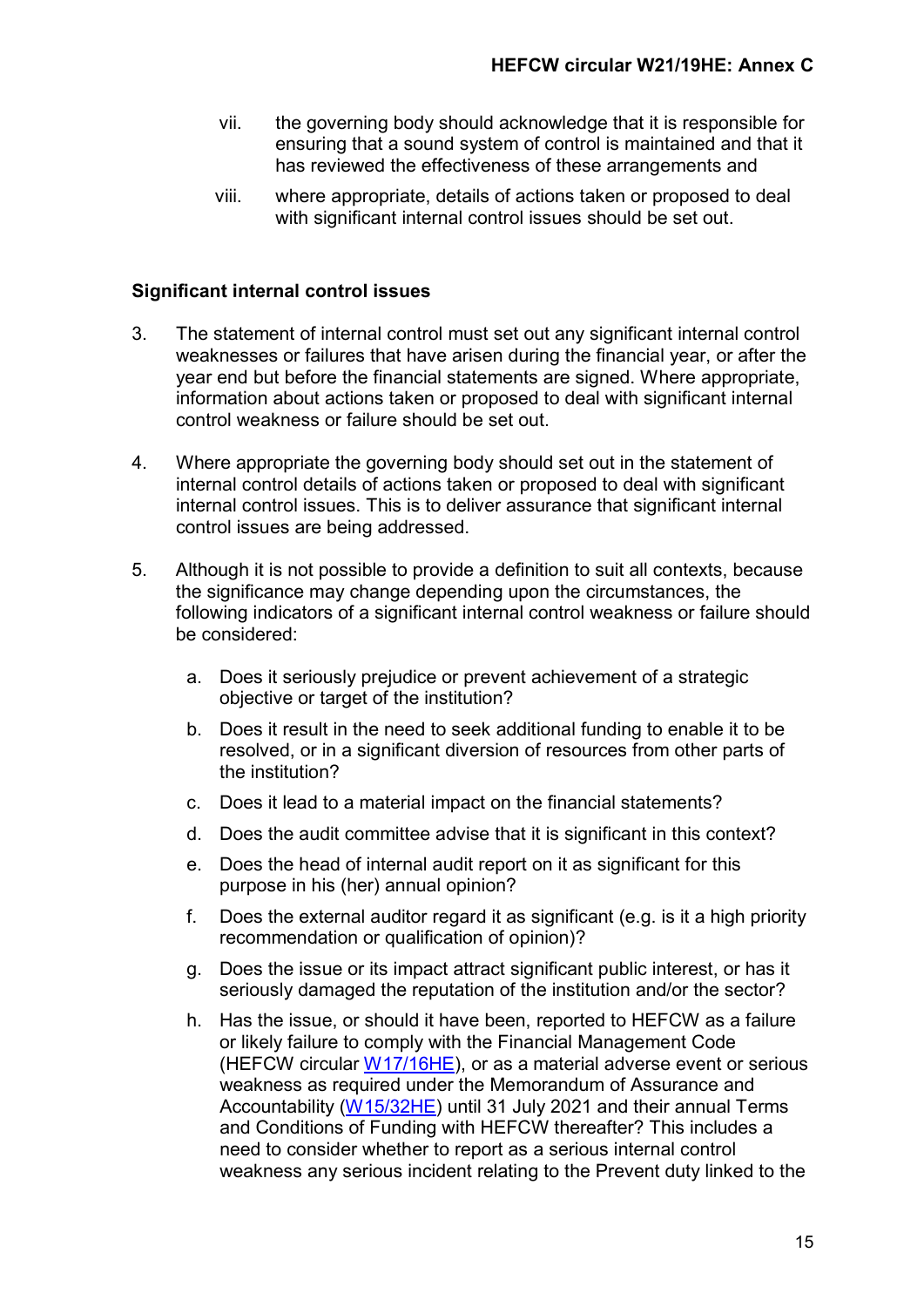institution. Annex D of HEFCW's Prevent Duty monitoring framework [\(W16/39HE\)](https://www.hefcw.ac.uk/en/publications/circulars/w16-39he-the-prevent-duty-monitoring-framework-for-higher-education-providers-in-wales/) sets out the required process for reporting serious incidents and third party reports relating to the Prevent duty.

- 6. All institutions are required to make a full disclosure statement on corporate governance covering the period 1 August to 31 July each financial year and up to the date of approval of the audited annual accounts.
- 7. External auditors might consider whether to report by exception in the opinion section of their audit report. This might be appropriate if, for example, the auditors had grounds for believing the statement did not reflect their understanding of the process undertaken. In most circumstances the reporting by exception would result in an 'other matter' paragraph and would not qualify the audit opinion.

However, in other circumstances it could qualify the opinion, since by not complying with the Accounts Direction the institution would be in breach of the Financial Management Code ( $W17/16HE$ ). This could be the case if, for example, no statement on corporate governance was included. Furthermore, a qualification could be made if weaknesses in the internal control and risk management arrangements were such that the auditor was unable to provide a view on the truth and fairness of the financial statements.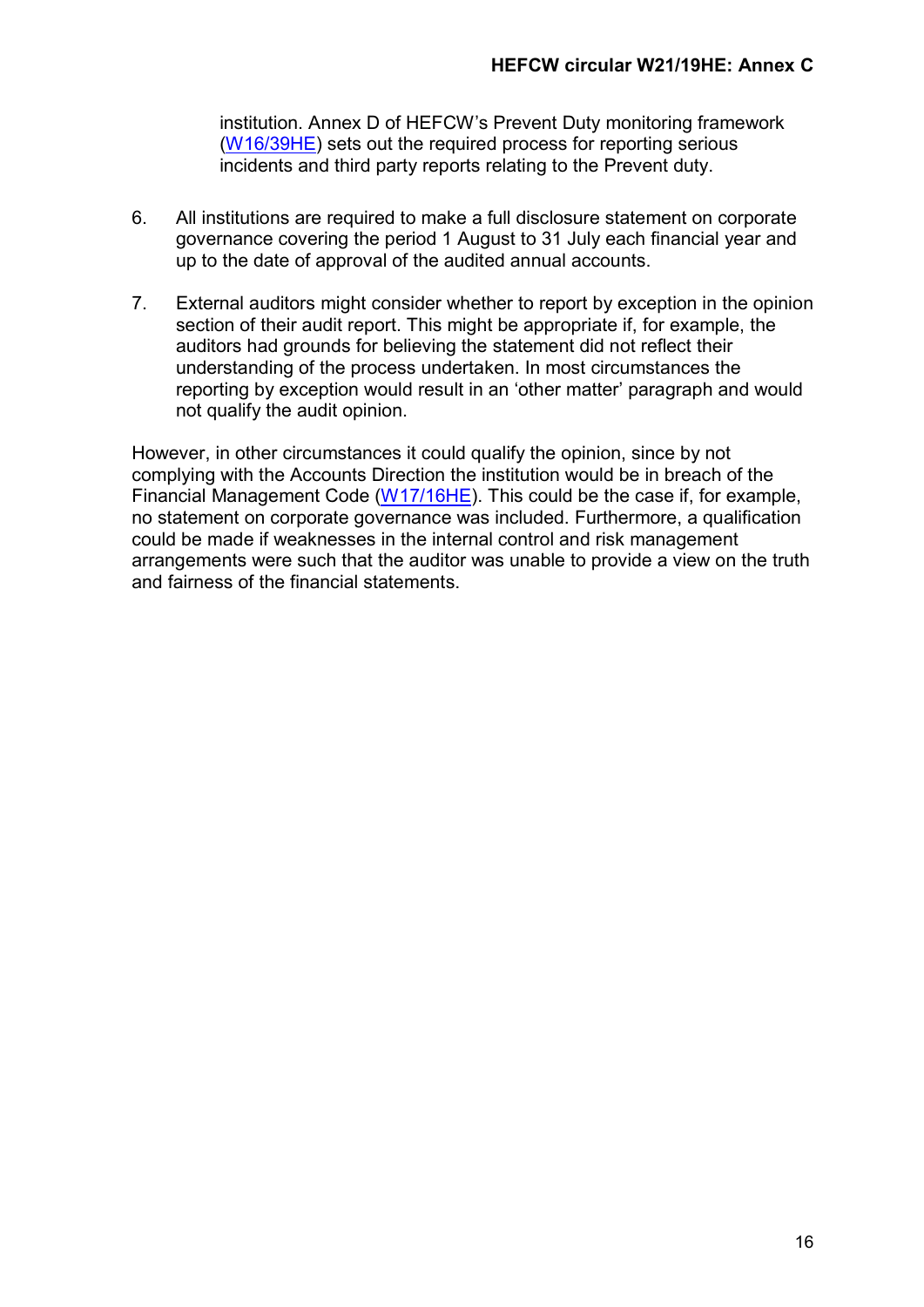# <span id="page-17-0"></span>**Annex D - Further guidance on calculation of head of institution and senior pay disclosure**

- 1. 'Remuneration' means remuneration paid to or receivable by any person for:
	- a. Services to the institution; and
	- b. Services as a director or officer of any subsidiary of the institution.
- 2. For this purpose, 'remuneration' paid to or receivable by an employee includes their normal salary, and:
	- a. Fees. External payments should be included within the remuneration disclosed. Payments received from the NHS will normally be in connection with the management of the affairs of the university or college and should therefore be included as an external payment. There may, however, be cases where royalties or other payments are received which are regarded as outside the affairs of the institution;
	- b. Bonuses (but not details of bonuses earned);
	- c. Any expense allowance (to the extent that they are chargeable to UK income tax);
	- d. The estimated money value of any benefits received other than in cash (in particular share options, company cars, subsidised loans [including mortgage subsidies] and subsidised accommodation). Best commercial practice is to interpret the money value of benefits in kind by reference to the market value of the facility provided. Where it is not practicable to use market values, taxable values should be used;
	- e. Guidance on the treatment of cars and subsidised accommodation is as follows:

#### *Cars*

Where an HEI provides a leased car the market value could be calculated with reference to the lease payments and additional running costs borne by the HEI. If the HEI purchases a car for (say) the head of institution then the sum disclosed could be calculated by reference to annual running costs including depreciation and associated interest costs. This may involve distinguishing between private and business mileage and require the head of institution to keep a record of private and institutional mileage.

#### *Accommodation*

Subsidised accommodation - where the HEI owns the property, the benefit derived by the head of institution is the difference between the rent paid (if any) and additional running costs borne by the institution and the estimated market rent for that property which the HEI would receive if it were to lease the premises on a commercial basis. If the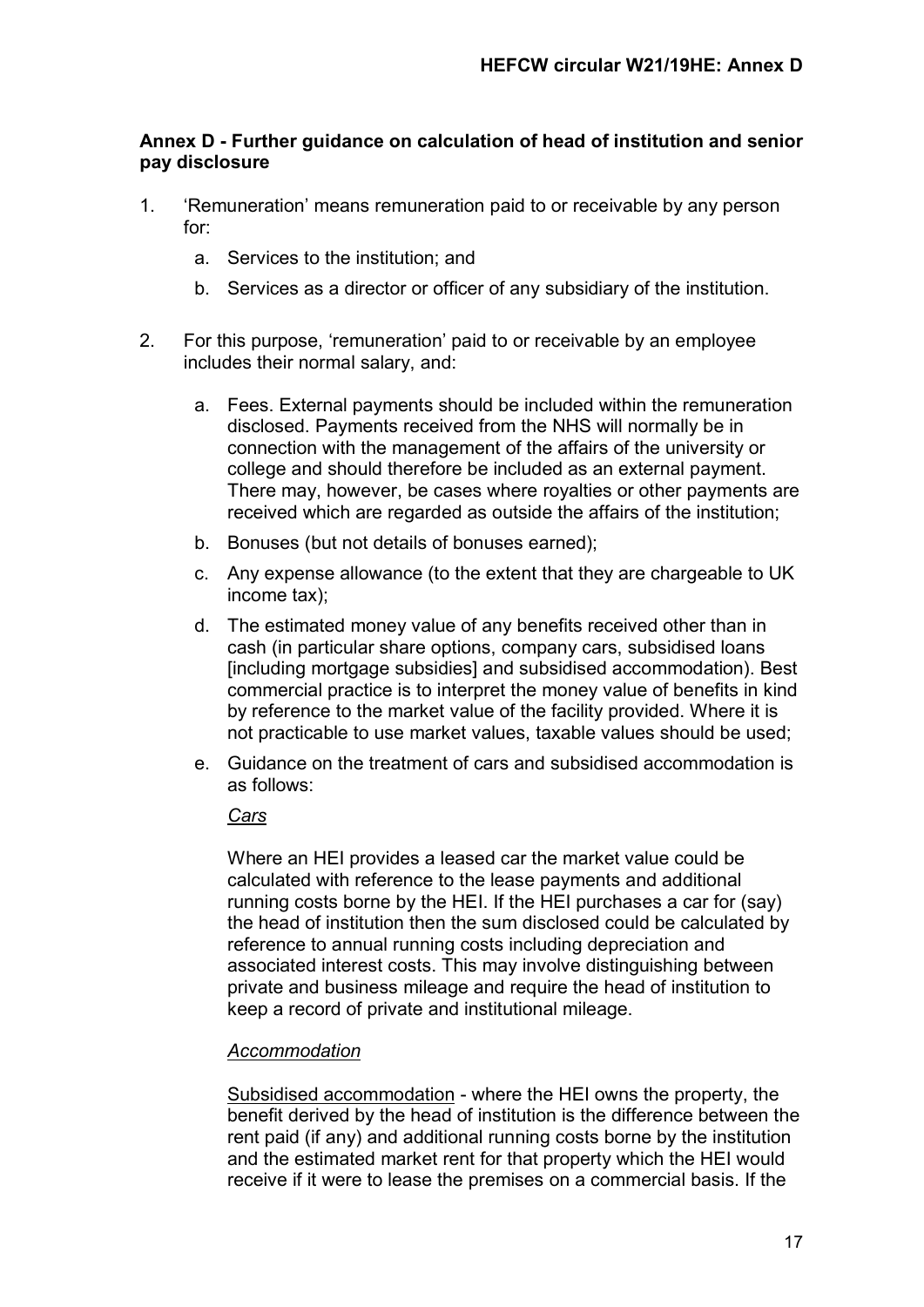HEI leases the property, the benefit could be assessed as the difference between the rent and other expenses paid by the HEI and that paid by the head of institution. Private and institutional use of the accommodation will need to be apportioned on a fair and consistent basis, and the head of institution should keep a record of institutional use to help with the calculation of a fair apportionment.

Taxable benefit – institutions should use the sums declared for P11D or P60 purposes to arrive at this figure, which will need to be adjusted to reflect the value for the academic year as opposed to the tax year.

Non-taxable benefit – institutions should be able to ascribe a cost to rental and overheads met by the institution. The institution should also know the proportion of the year that the property is used for official events (including but not limited to formal dinners or receptions for the institution's business) and what is personal use (where there are no official events for the institution). Providers should pro-rate the costs accordingly to ensure that the official use of the property is not included as a benefit.

Where a property is fully owned by the institution, costs may be minimal, but still reflect a substantial benefit to the head of institution. In such cases, institutions should disclose the opportunity cost to the institution of not being able to rent the property out commercially. This cost should be pro-rated to remove official use as set out above.

Please include a brief description of the accommodation arrangement.

- 3. The calculation of the remuneration of the head of institution expressed as a ratio of staff basic and total remuneration should include the following:
	- i. If the head of institution has been in post for part of the year only, then a full year full time equivalent amount should be used for the ratios, with a separate pay ratio expressed for each head of institution who has been in post during the year;
	- ii. The median staff salary calculations should include all staff on a full time equivalent basis. This includes academic and non-academic staff, and all staff who are full-time, part-time, fixed-term or temporary contracts;
	- iii. Basic and total salary calculations should be consistent with definitions provided elsewhere within this accounts direction. The calculation of full time equivalent should incorporate consideration of overtime payments where applicable. Benefits in kind should be based on the financial year;
	- iv. Where salary is part-funded by another body, such as the NHS, this element should be *included* within the calculation, and this should be explicitly stated in the narrative. In order to provide greater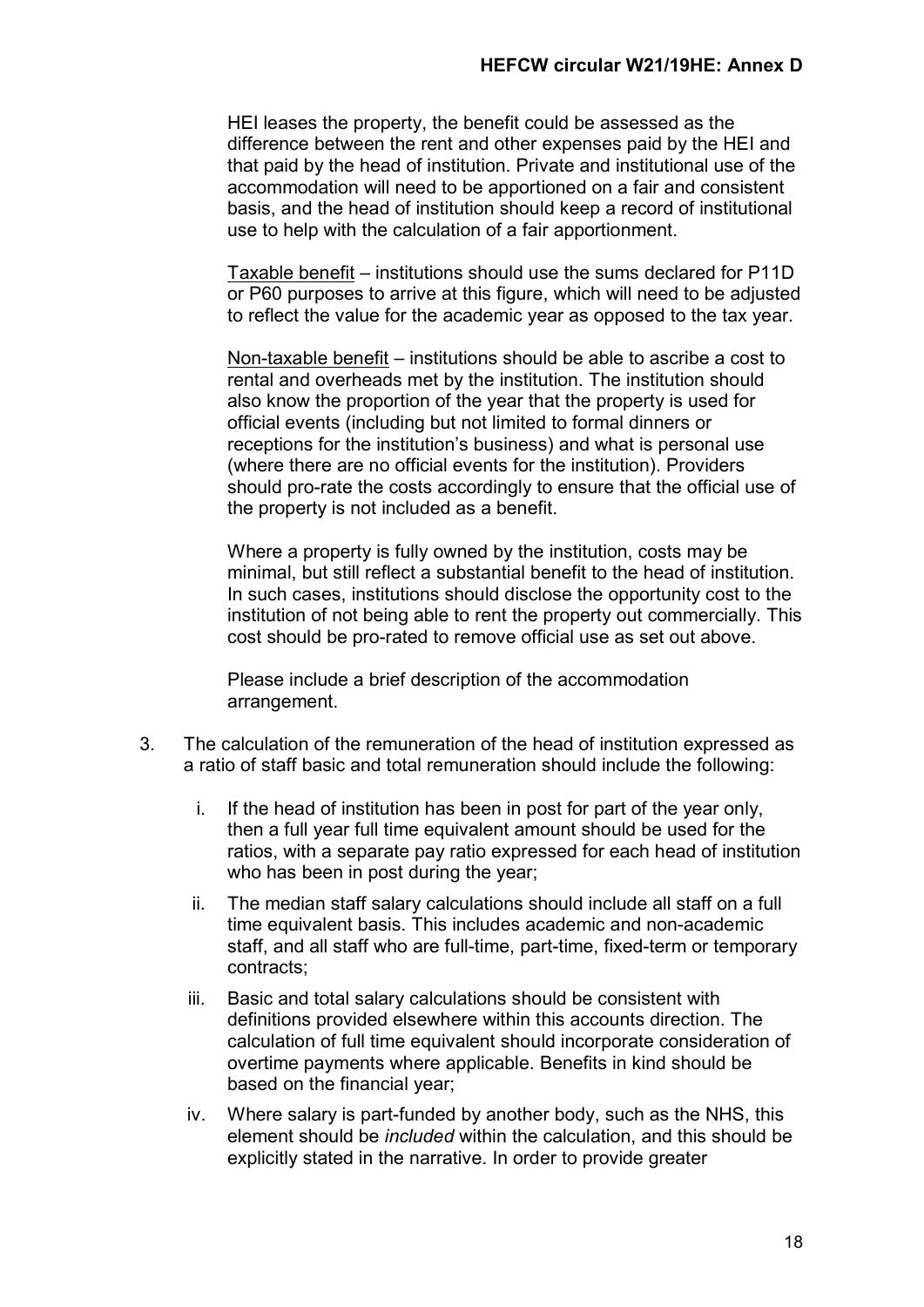comparability with the English sector, institutions may choose to also disclose the median figures excluding NHS or other part funding; and

- v. Employees included in the calculation of the medians should comprise all employees who are required to be included in real-time reporting to HMRC;
- 4. For the avoidance of doubt, employers' National Insurance contributions are excluded from remuneration.
- 5. Compensation for loss of office is a category of payment different from 'remuneration'. Consequently, it should not be included in that person's remuneration for banding purposes.